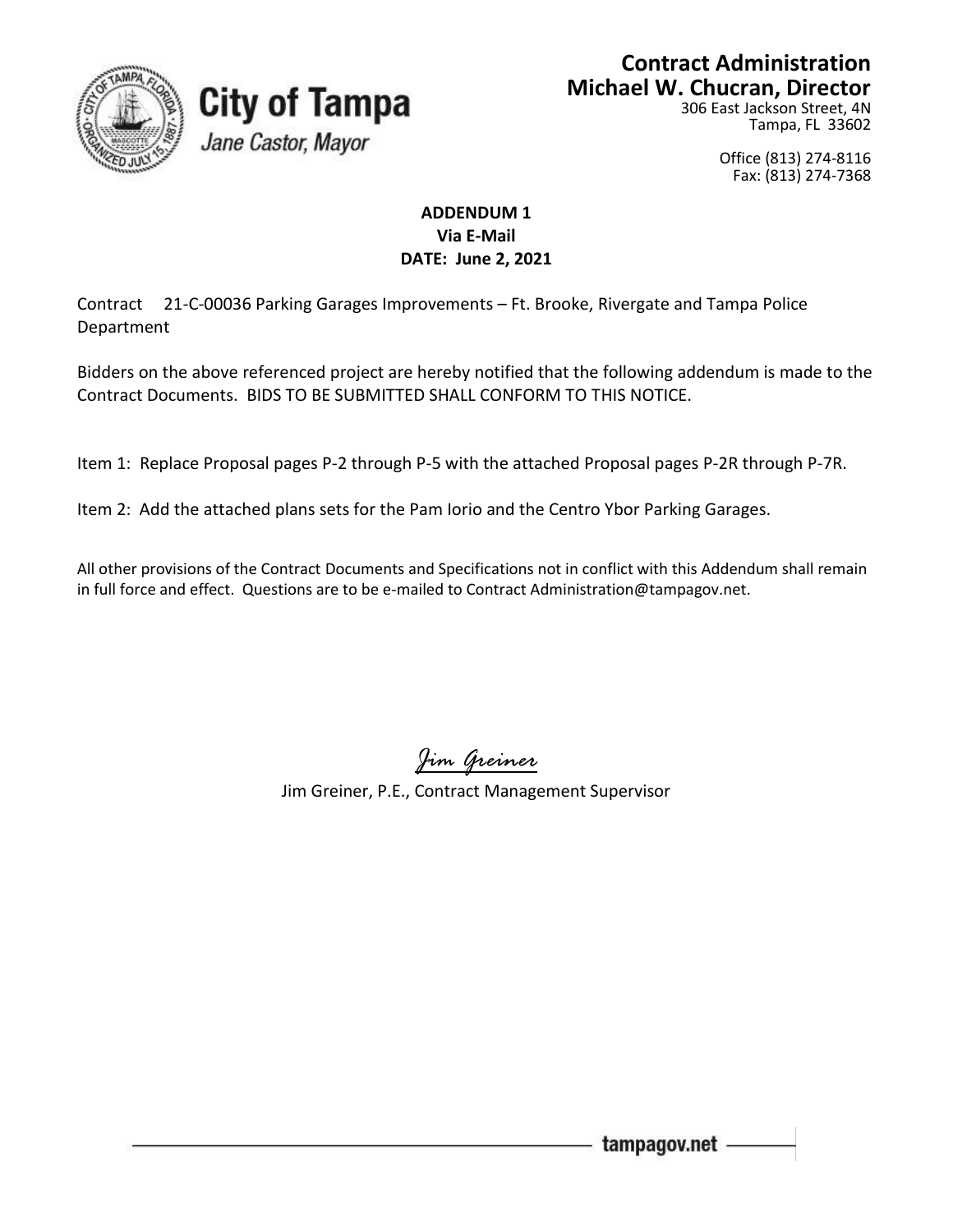## **Contract 21-C-00036; Centro Ybor, Pam Iorio Garage, Fort Brooke, Rivergate and Tampa Police Dept Garage Improvements**

| Item No. | Description                             | Unit      | Approx.<br>Quantity | Unit Price in Words | Unit Price | <b>Total Computed Price</b> |  |  |
|----------|-----------------------------------------|-----------|---------------------|---------------------|------------|-----------------------------|--|--|
|          | Centro Ybor Garage                      |           |                     |                     |            |                             |  |  |
|          |                                         |           |                     |                     |            |                             |  |  |
| 1.1      | Project Mobilization and Demobilization | LS        | $\mathbf{1}$        | \$                  |            |                             |  |  |
| 2.1      | Concrete Topping Repair                 | SF        | 180                 | \$                  |            |                             |  |  |
| 3.3      | Tee Flange Repair                       | <b>SF</b> | 80                  | \$                  |            |                             |  |  |
| $3.5\,$  | Non-Post Tensioned Beam Repair          | SF        | $5\,$               | \$                  |            |                             |  |  |
| 4.1      | Concrete Wall Repair                    | <b>SF</b> | 5                   | \$                  |            |                             |  |  |
| 4.2      | <b>Bumper Wall Repair</b>               | SF        | 20                  | \$                  |            |                             |  |  |
| 4.3      | <b>Grout Pocket Repair</b>              | SF        | 20                  | \$                  |            |                             |  |  |
| 5.1      | Column Repair                           | <b>SF</b> | 15                  | \$                  |            |                             |  |  |
| 5.2      | Corbel Repair                           | SF        | $15\,$              | \$                  |            |                             |  |  |
| 8.2      | <b>Brick Masonry Crack Repair</b>       | LF        | 20                  | \$                  |            |                             |  |  |
| 8.3      | <b>Brick Replacement</b>                | EA        | 5                   | \$                  |            |                             |  |  |
| 10.5     | Clean and Coat Corroded Steel           | EA        | 5                   | \$                  |            |                             |  |  |
| 13.1     | Remove Loose Overhead Concrete          | EA        | $\sqrt{5}$          |                     |            |                             |  |  |
|          | Centro Ybor Garage Total s              |           |                     |                     |            |                             |  |  |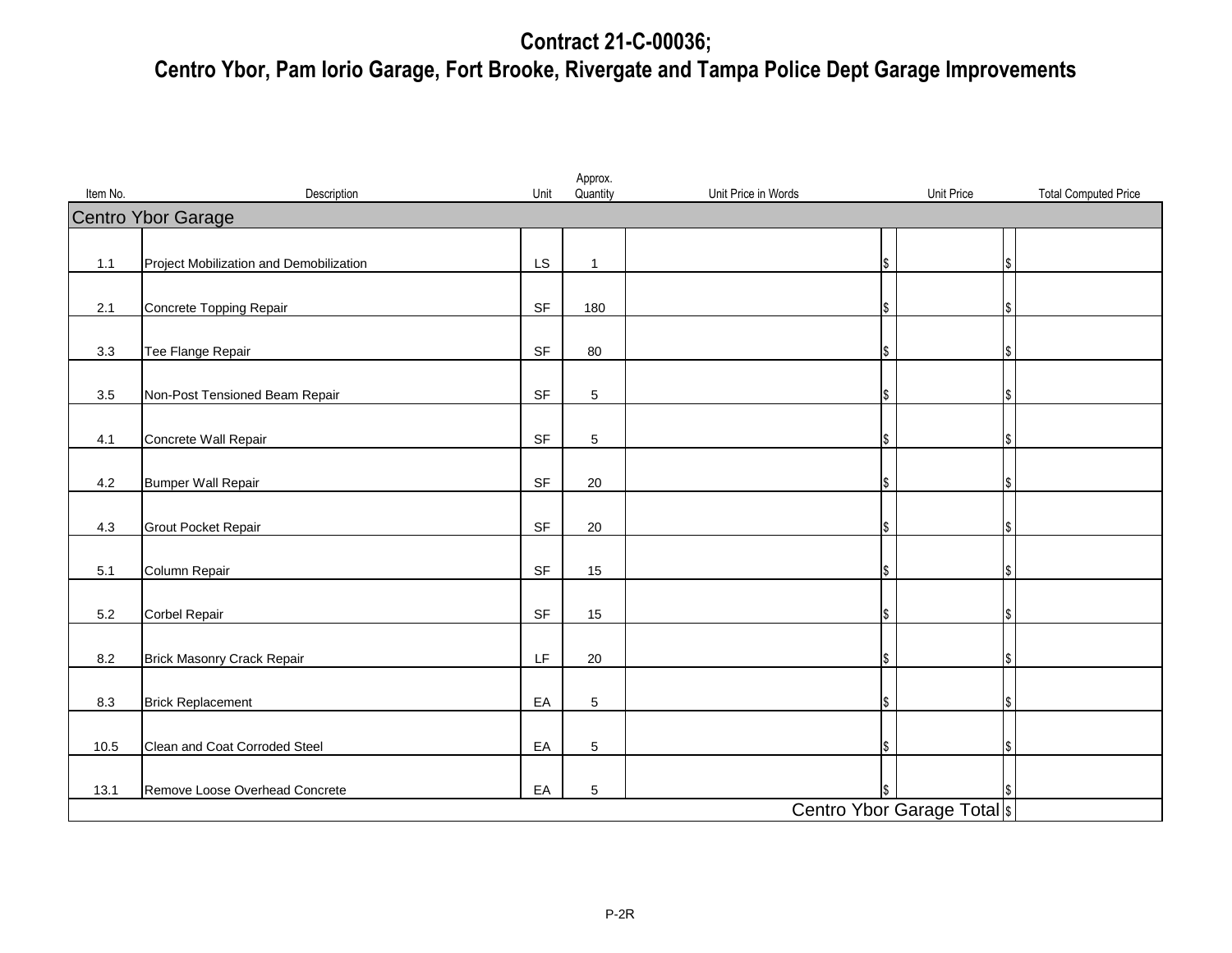## **Contract 21-C-00036; Centro Ybor, Pam Iorio Garage, Fort Brooke, Rivergate and Tampa Police Dept Garage Improvements**

|          |                                         |                                   | Approx.        |                     |    |                                           |  |
|----------|-----------------------------------------|-----------------------------------|----------------|---------------------|----|-------------------------------------------|--|
| Item No. | Description                             | Unit                              | Quantity       | Unit Price in Words |    | Unit Price<br><b>Total Computed Price</b> |  |
|          | Pam Iorio Garage                        |                                   |                |                     |    |                                           |  |
|          |                                         |                                   |                |                     |    |                                           |  |
| 1.1      | Project Mobilization and Demobilization | LS                                | $\mathbf{1}$   |                     | S  |                                           |  |
| 2.3      | Partial Depth Concrete Repair           |                                   |                |                     |    |                                           |  |
|          |                                         | SF                                | 80             |                     | \$ |                                           |  |
| 2.6      | Concrete Curb Repair                    |                                   |                |                     |    |                                           |  |
|          |                                         | $\ensuremath{\mathsf{SF}}\xspace$ | 10             |                     | \$ |                                           |  |
| 3.1      | Overhead Slab Repair                    |                                   |                |                     |    |                                           |  |
|          |                                         | SF                                | $30\,$         |                     | \$ |                                           |  |
| 3.5      | Non-Post Tensioned Beam Repair          |                                   |                |                     |    |                                           |  |
|          |                                         | SF                                | 10             |                     | ዩ  |                                           |  |
| 3.6      | Post-tensioned Beam Repair              |                                   |                |                     |    |                                           |  |
|          |                                         | SF                                | 15             |                     | \$ |                                           |  |
| 4.1      | Concrete Wall Repair                    |                                   |                |                     |    |                                           |  |
|          |                                         | SF                                | 10             |                     |    |                                           |  |
| 4.2      | <b>Bumper Wall Repair</b>               |                                   |                |                     |    |                                           |  |
|          |                                         | SF                                | 20             |                     | S  |                                           |  |
| 4.3      | Grout Pocket Repair                     |                                   |                |                     |    |                                           |  |
|          |                                         | SF                                | 20             |                     |    |                                           |  |
| 5.1      | Column Repair                           |                                   |                |                     |    |                                           |  |
|          |                                         | SF                                | 70             |                     | \$ |                                           |  |
| $5.2\,$  | Corbel Repair                           |                                   |                |                     |    |                                           |  |
|          |                                         | EA                                | $\overline{5}$ |                     | \$ |                                           |  |
| 8.2      | <b>CMU Replacement</b>                  |                                   |                |                     |    |                                           |  |
|          |                                         | SF                                | 15             |                     |    |                                           |  |
| 8.6      | Stucco Façade Repair                    |                                   |                |                     |    |                                           |  |
|          |                                         | SF                                | 55             |                     | S. |                                           |  |
| 9.7      | Stair Nosing Repair                     |                                   |                |                     |    |                                           |  |
|          |                                         | EA                                | 250            |                     | \$ |                                           |  |
| 10.5     | Clean and Coat Corroded Steel           |                                   |                |                     |    |                                           |  |
|          |                                         | $\ensuremath{\mathsf{SF}}\xspace$ | 10             |                     |    |                                           |  |
| 13.2     | Light Pole Base Plate Repair            |                                   |                |                     |    |                                           |  |
|          |                                         | EA                                | 15             |                     |    |                                           |  |
|          |                                         |                                   |                |                     |    | Pam Iorio Garage Total  \$                |  |
|          |                                         |                                   |                |                     |    |                                           |  |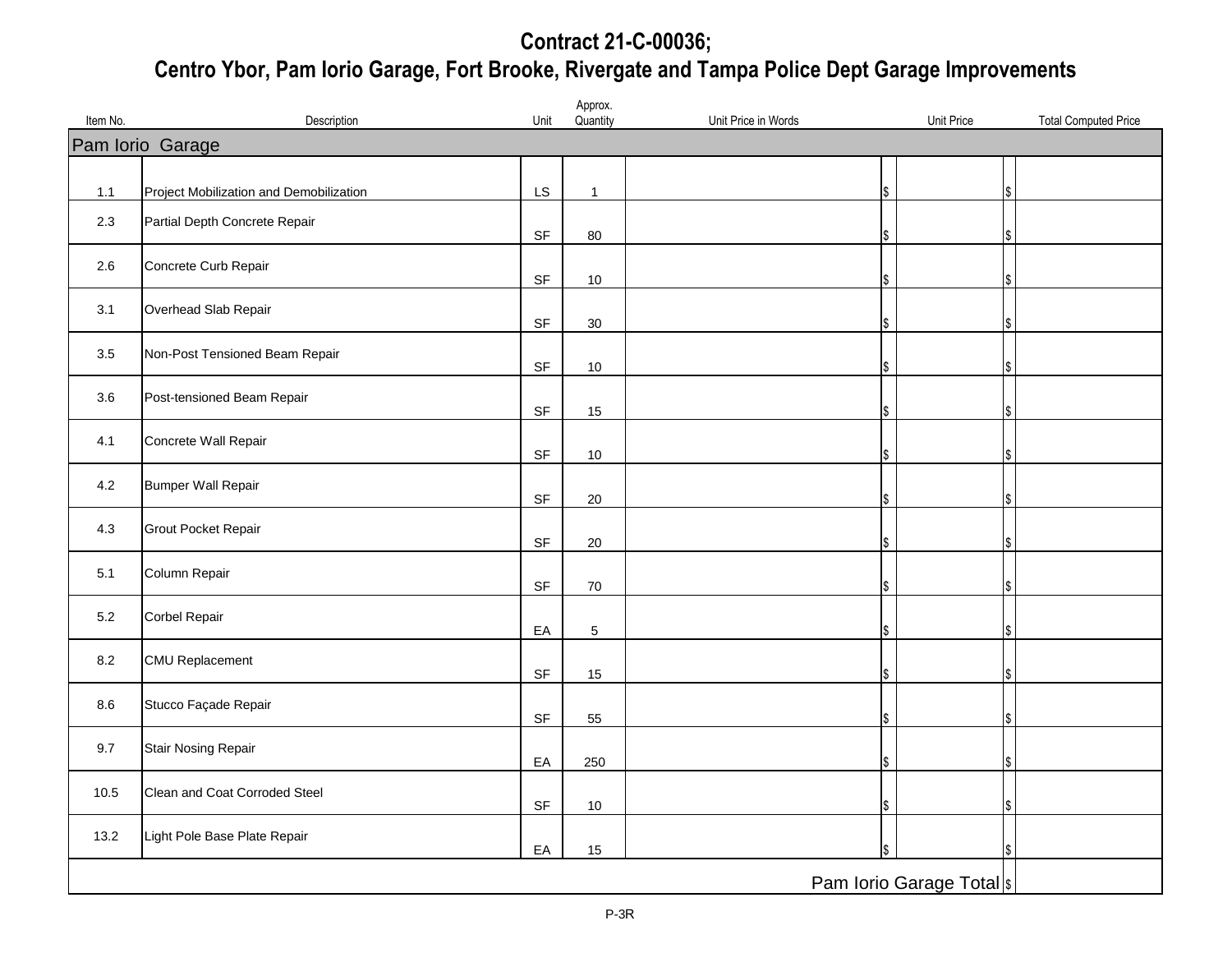## **Contract 21-C-00036;**

# **Centro Ybor, Pam Iorio Garage, Fort Brooke, Rivergate and Tampa Police Dept Garage Improvements**

| Item No. | Description                             | Unit                                                                                        | Approx.<br>Quantity | Unit Price in Words |  | Unit Price<br><b>Total Computed Price</b> |  |
|----------|-----------------------------------------|---------------------------------------------------------------------------------------------|---------------------|---------------------|--|-------------------------------------------|--|
|          |                                         |                                                                                             |                     |                     |  |                                           |  |
|          | <b>Fort Brooke Garage</b>               |                                                                                             |                     |                     |  |                                           |  |
| 1.1      | Project Mobilization and Demobilization | LS.                                                                                         | 1                   |                     |  |                                           |  |
| 2.1      | Concrete Topping Repair                 | SF                                                                                          | 15                  |                     |  |                                           |  |
| 2.3      | Partial Depth Concrete Floor Repair     | SF                                                                                          | 110                 |                     |  |                                           |  |
| 2.6      | Concrete Curb Repair                    | SF                                                                                          | 50                  |                     |  |                                           |  |
| 3.1      | Overhead Slab Repair                    | SF                                                                                          | 20                  |                     |  |                                           |  |
| 3.5      | Non-Post Tensioned Beam Repair          | SF                                                                                          | 70                  |                     |  |                                           |  |
| 4.1      | Concrete Wall Repair                    | SF                                                                                          | 5                   |                     |  |                                           |  |
| 4.2      | <b>Bumper Wall Repair</b>               | SF                                                                                          | 50                  |                     |  |                                           |  |
| 5.1      | Column Repair                           | SF                                                                                          | 20                  |                     |  |                                           |  |
| 7.6      | Epoxy Injection                         | $\mathsf{LF}% _{0}\left( \mathcal{N}\right) \equiv\mathsf{LF}_{0}\left( \mathcal{N}\right)$ | 35                  |                     |  |                                           |  |
|          | Fort Brooke Garage Total  \$            |                                                                                             |                     |                     |  |                                           |  |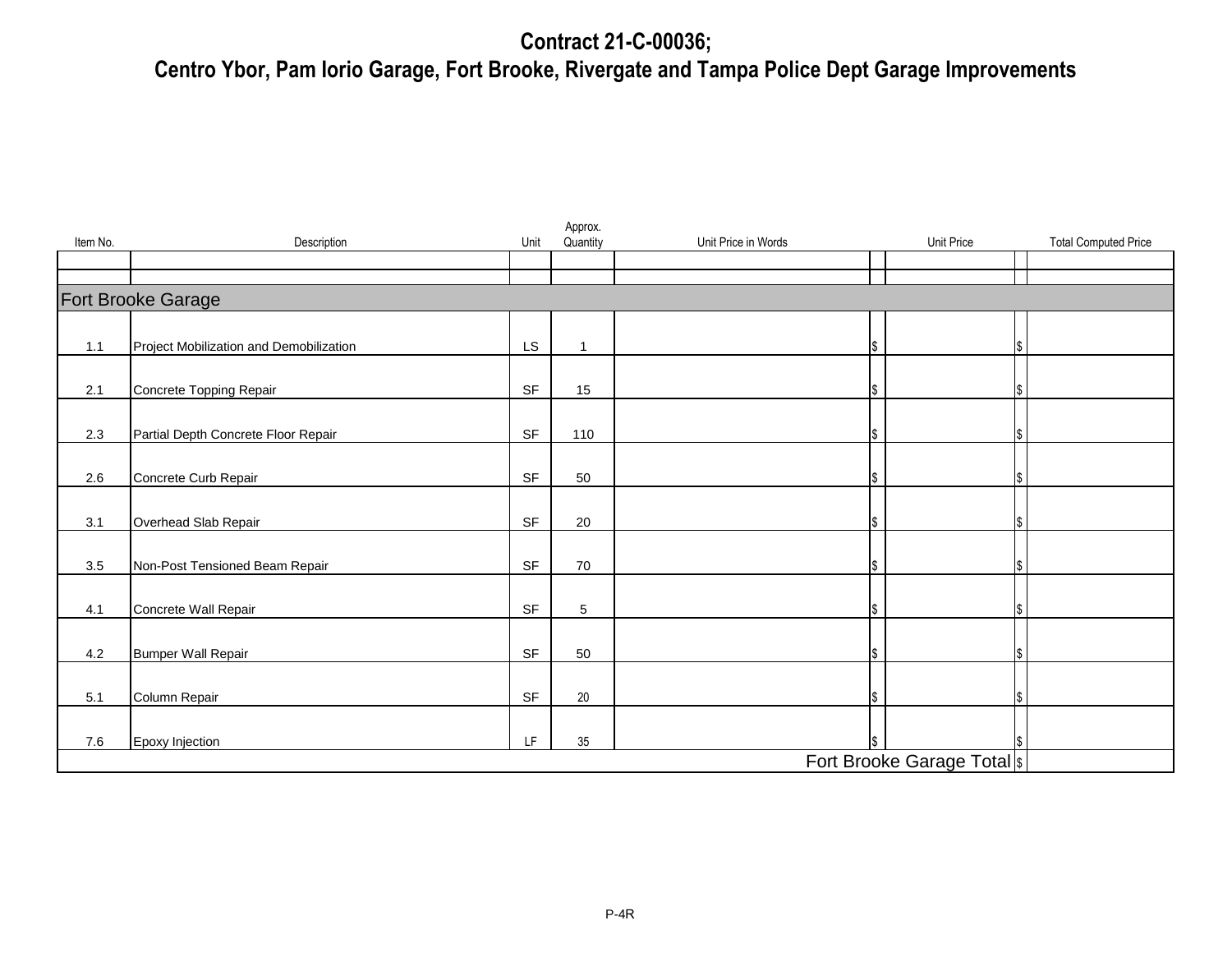## **Contract 21-C-00036;**

# **Centro Ybor, Pam Iorio Garage, Fort Brooke, Rivergate and Tampa Police Dept Garage Improvements**

| Item No.                   | Description                             | Unit                              | Approx.<br>Quantity | Unit Price in Words |  | Unit Price<br><b>Total Computed Price</b> |  |  |
|----------------------------|-----------------------------------------|-----------------------------------|---------------------|---------------------|--|-------------------------------------------|--|--|
|                            |                                         |                                   |                     |                     |  |                                           |  |  |
|                            | Rivergate Garage                        |                                   |                     |                     |  |                                           |  |  |
| 1.1                        | Project Mobilization and Demobilization | LS                                | $\overline{1}$      |                     |  |                                           |  |  |
| 2.3                        | Partial Depth Concrete Repair           | $\ensuremath{\mathsf{SF}}\xspace$ | 10                  |                     |  |                                           |  |  |
| 3.1                        | Overhead Slab Repair                    | SF                                | 50                  |                     |  |                                           |  |  |
| 3.6                        | Post-tensioned Beam Repair              | SF                                | 25                  |                     |  |                                           |  |  |
| 4.1                        | Concrete Wall Repair                    | SF                                | 20                  |                     |  |                                           |  |  |
| 4.2                        | <b>Bumper Wall Repair</b>               | $\ensuremath{\mathsf{SF}}\xspace$ | 12                  |                     |  |                                           |  |  |
| 5.1                        | Column Repair                           | SF                                | 10                  |                     |  |                                           |  |  |
| 8.2                        | <b>CMU Replacement</b>                  | SF                                | 10                  |                     |  |                                           |  |  |
| 11.1                       | Repair PT Tendon Sheathing              | SF                                | 80                  |                     |  |                                           |  |  |
| 11.2                       | Repair Broken PT Tendons                | EA                                | 12                  |                     |  |                                           |  |  |
| 11.3                       | Re-grout PT Tendon Pockets              | EA                                | 60                  |                     |  |                                           |  |  |
| Rivergate Garage Total  \$ |                                         |                                   |                     |                     |  |                                           |  |  |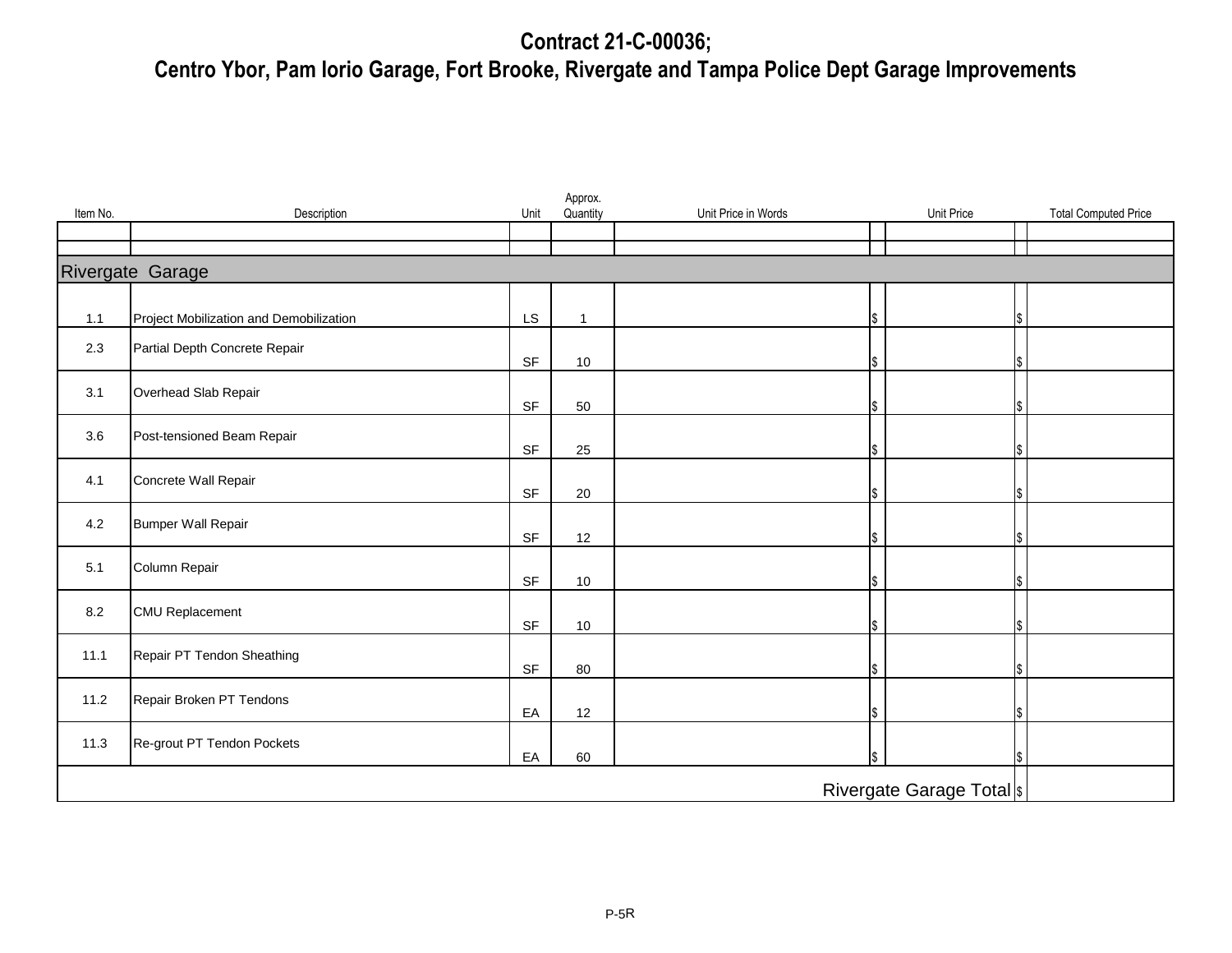## **Contract 21-C-00036; Centro Ybor, Pam Iorio Garage, Fort Brooke, Rivergate and Tampa Police Dept Garage Improvements**

| Item No.                                                                                             | Description                             | Unit      | Approx.<br>Quantity | Unit Price in Words | Unit Price                        | <b>Total Computed Price</b> |  |
|------------------------------------------------------------------------------------------------------|-----------------------------------------|-----------|---------------------|---------------------|-----------------------------------|-----------------------------|--|
|                                                                                                      |                                         |           |                     |                     |                                   |                             |  |
| Tampa Police Dept. Garage                                                                            |                                         |           |                     |                     |                                   |                             |  |
| 1.1                                                                                                  | Project Mobilization and Demobilization | LS        | $\mathbf 1$         |                     |                                   |                             |  |
| 2.1                                                                                                  | Concrete Topping Repair                 | <b>SF</b> | 160                 |                     |                                   |                             |  |
| 3.1                                                                                                  | Overhead Slab Repair                    | <b>SF</b> | 10                  |                     |                                   |                             |  |
| 3.5                                                                                                  | Concrete Beam Repair                    | <b>SF</b> | 40                  |                     |                                   |                             |  |
| 4.2                                                                                                  | <b>Bumper Wall Repair</b>               | <b>SF</b> | 20                  |                     |                                   |                             |  |
| $4.3$                                                                                                | Grout Pocket Repair                     | <b>SF</b> | 70                  |                     |                                   |                             |  |
| 5.1                                                                                                  | Column Repair                           | <b>SF</b> | 10 <sup>1</sup>     |                     |                                   |                             |  |
| $5.2\,$                                                                                              | <b>Corbel Repair</b>                    | <b>SF</b> | 10                  |                     |                                   |                             |  |
| 7.1                                                                                                  | Crack Repair                            | LF        | 1,600               |                     |                                   |                             |  |
| 7.3                                                                                                  | Joint Sealant Replacement               | LS        | $\mathbf 1$         |                     |                                   |                             |  |
| $7.5\,$                                                                                              | <b>Cove Sealant Installation</b>        | LS        | $\mathbf{1}$        |                     |                                   |                             |  |
| $7.7\,$                                                                                              | Traffic Coating - New System            | <b>SF</b> | 300                 |                     |                                   |                             |  |
| 7.9                                                                                                  | Traffic Coating - Recoat                | <b>SF</b> | 5,000               |                     |                                   |                             |  |
| 7.1                                                                                                  | <b>Concrete Penetrating Sealer</b>      | <b>SF</b> | 30,000              |                     |                                   |                             |  |
| 8.2                                                                                                  | <b>CMU Replacement</b>                  | LS        | -1                  |                     |                                   |                             |  |
| 8.6                                                                                                  | Stucco Façade Repair                    | LS        | 250                 |                     |                                   |                             |  |
| 10.5                                                                                                 | Clean and Coat Corroded Steel           | <b>SF</b> | 20                  |                     |                                   |                             |  |
|                                                                                                      |                                         |           |                     |                     | Tampa Police Dept. Garage Total s |                             |  |
| Project Total (Centro Ybor, Pam Iorio Garage, Fort Brooke, Rivergate and Tampa Police Dept Garage) s |                                         |           |                     |                     |                                   |                             |  |